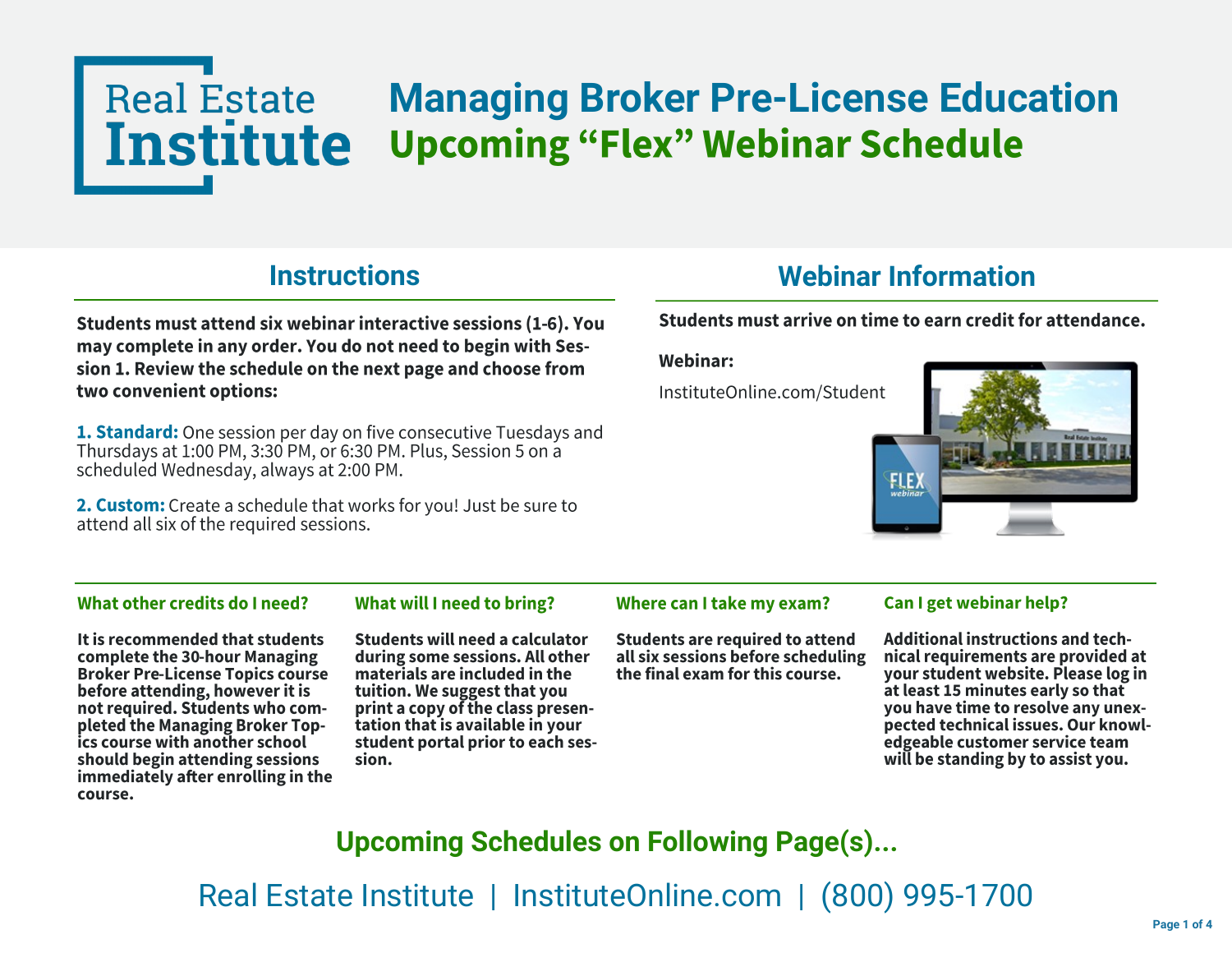# Real Estate Managing Broker Pre-License Education<br> **Institute Upcoming "Flex" Webinar Schedule**

|                                  | Wednesday<br>$\mathbf{1}$ st | <b>Thursday</b><br>2 <sub>nd</sub> | <b>Tuesday</b><br>7 <sup>th</sup> | <b>Thursday</b><br>9 <sup>th</sup> | Tuesday<br>14 <sup>th</sup> | Wednesday<br>$15^{\text{th}}$ | <b>Thursday</b><br>16 <sup>th</sup> | Tuesdav<br>$21^{st}$      | Thursdav<br>23 <sup>rd</sup> | Tuesdav<br>$28^{\text{th}}$ | <b>Thursday</b><br>30 <sup>th</sup> |
|----------------------------------|------------------------------|------------------------------------|-----------------------------------|------------------------------------|-----------------------------|-------------------------------|-------------------------------------|---------------------------|------------------------------|-----------------------------|-------------------------------------|
| $1:00$ p.m.<br>to<br>$3:15$ p.m. | No<br>Class                  | No<br><b>Class</b>                 | Session<br>6                      | Session                            | Session<br>$\overline{2}$   | No<br>Class                   | Session<br>3                        | Session<br>4              | No<br>Class                  | Session<br>6                | Session                             |
| 2:00 p.m.<br>to<br>4:15 p.m.     | Session<br>5                 | No<br>Class                        | No<br>Class                       | No<br>Class                        | No<br>Class                 | Session<br>5                  | <b>No</b><br>Class                  | No.<br>Class              | No<br>Class                  | N <sub>o</sub><br>Class     | No<br>Class                         |
| 3:30 p.m.<br>to.<br>5:45 p.m.    | No<br><b>Class</b>           | Session                            | Session<br>2                      | Session<br>3                       | Session<br>4                | No<br>Class                   | No<br>Class                         | Session<br>6              | Session                      | Session<br>2                | Session<br>3                        |
| $6:30$ p.m.<br>to<br>8:45 p.m.   | No<br>Class                  | Session<br>3                       | Session<br>4                      | No<br>Class                        | Session<br>6                | <b>No</b><br>Class            | Session                             | Session<br>$\overline{2}$ | Session<br>3                 | Session<br>4                | No<br>Class                         |

## **JUNE**

**Classes begin on time! To receive credit, you must log in on time and be present for the entire class.**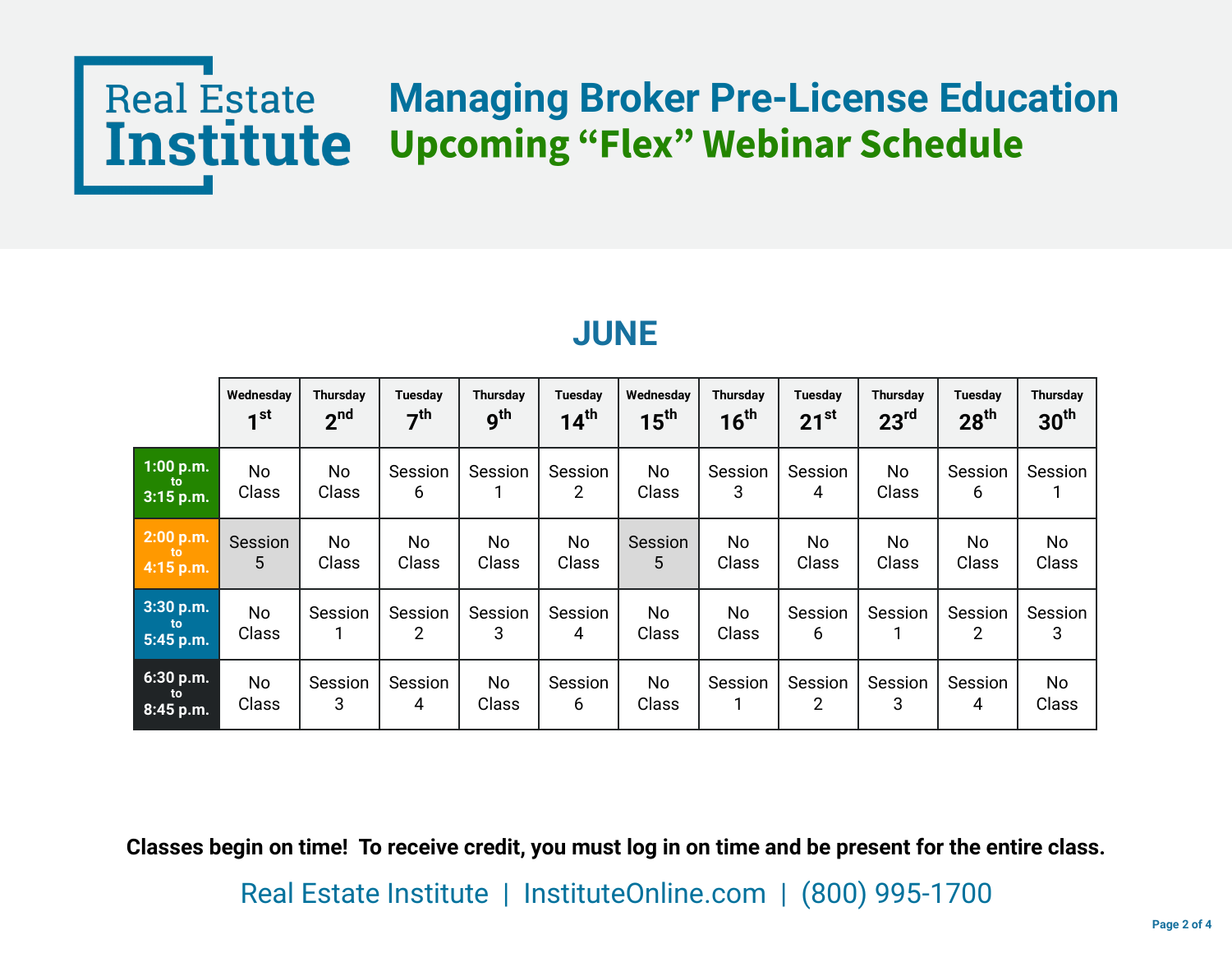# Real Estate Managing Broker Pre-License Education<br> **Institute Upcoming "Flex" Webinar Schedule**

|                                  | <b>Tuesday</b><br>5 <sup>th</sup> | Wednesday<br>$6^{\text{th}}$ | <b>Thursday</b><br>7 <sup>th</sup> | Tuesday<br>$12^{\text{th}}$ | <b>Thursday</b><br>$14^{\text{th}}$ | Tuesday<br>$19^{\text{th}}$ | Wednesday<br>20 <sup>th</sup> | <b>Thursday</b><br>$21^{st}$ | Tuesday<br>$26^{\text{th}}$ | Thursday<br>$28^{\sf th}$ |
|----------------------------------|-----------------------------------|------------------------------|------------------------------------|-----------------------------|-------------------------------------|-----------------------------|-------------------------------|------------------------------|-----------------------------|---------------------------|
| $1:00$ p.m.<br>to<br>$3:15$ p.m. | Session<br>2                      | No<br>Class                  | Session<br>3                       | Session<br>4                | <b>No</b><br>Class                  | Session<br>6                | No.<br>Class                  | Session                      | Session<br>$\overline{2}$   | Session<br>3              |
| $2:00$ p.m.<br>to<br>4:15 p.m.   | <b>No</b><br>Class                | Session<br>5                 | No<br>Class                        | No.<br>Class                | No.<br>Class                        | No.<br><b>Class</b>         | Session<br>5.                 | No<br>Class                  | No.<br>Class                | No<br><b>Class</b>        |
| 3:30 p.m.<br>to<br>5:45 p.m.     | Session<br>4                      | No<br>Class                  | No<br>Class                        | Session<br>6                | Session                             | Session<br>$\overline{2}$   | No.<br>Class                  | Session<br>3                 | Session<br>4                | No<br>Class               |
| 6:30 p.m.<br>to<br>$8:45$ p.m.   | Session<br>6                      | <b>No</b><br>Class           | Session                            | Session<br>2                | Session<br>3                        | Session<br>4                | No.<br>Class                  | <b>No</b><br>Class           | Session<br>6                | Session                   |

## **JULY**

**Classes begin on time! To receive credit, you must log in on time and be present for the entire class.**